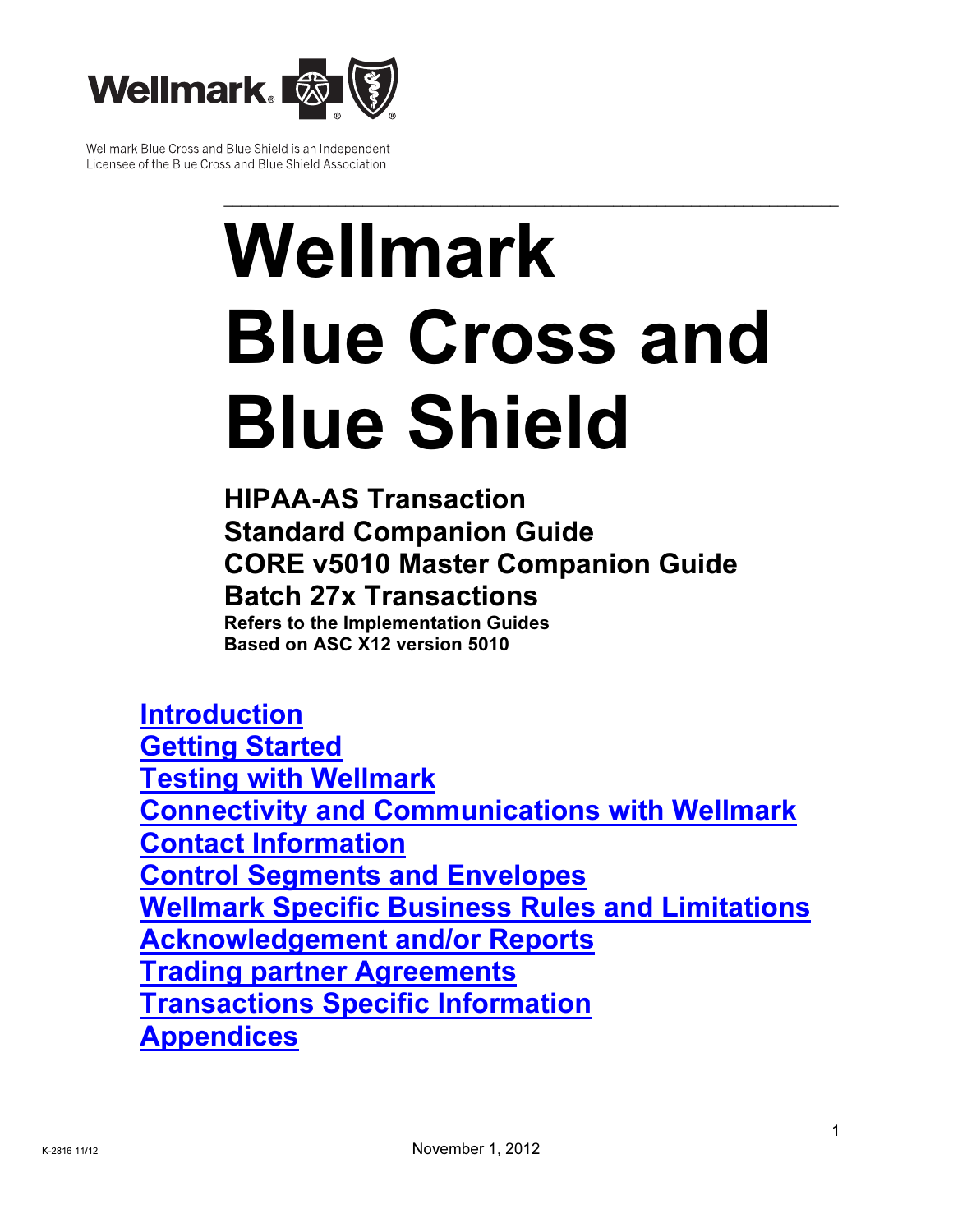## Disclosure Statement

This document is for use by electronic submitters doing business with Wellmark Blue Cross and Blue Shield of Iowa, Wellmark Health Plan of Iowa, Inc., and Wellmark Blue Cross and Blue Shield of South Dakota, herein referred to as Wellmark.

The format of this document is based on the national template designed by participants of the Council for Affordable Quality Healthcare (CAQH) and the Workgroup for Electronic Data Interchange (WEDI) and is used here with their permissions.

2003 © Wellmark All rights reserved. This document may be copied for use by any organization wishing to send HIPAA-AS standard transactions to Wellmark.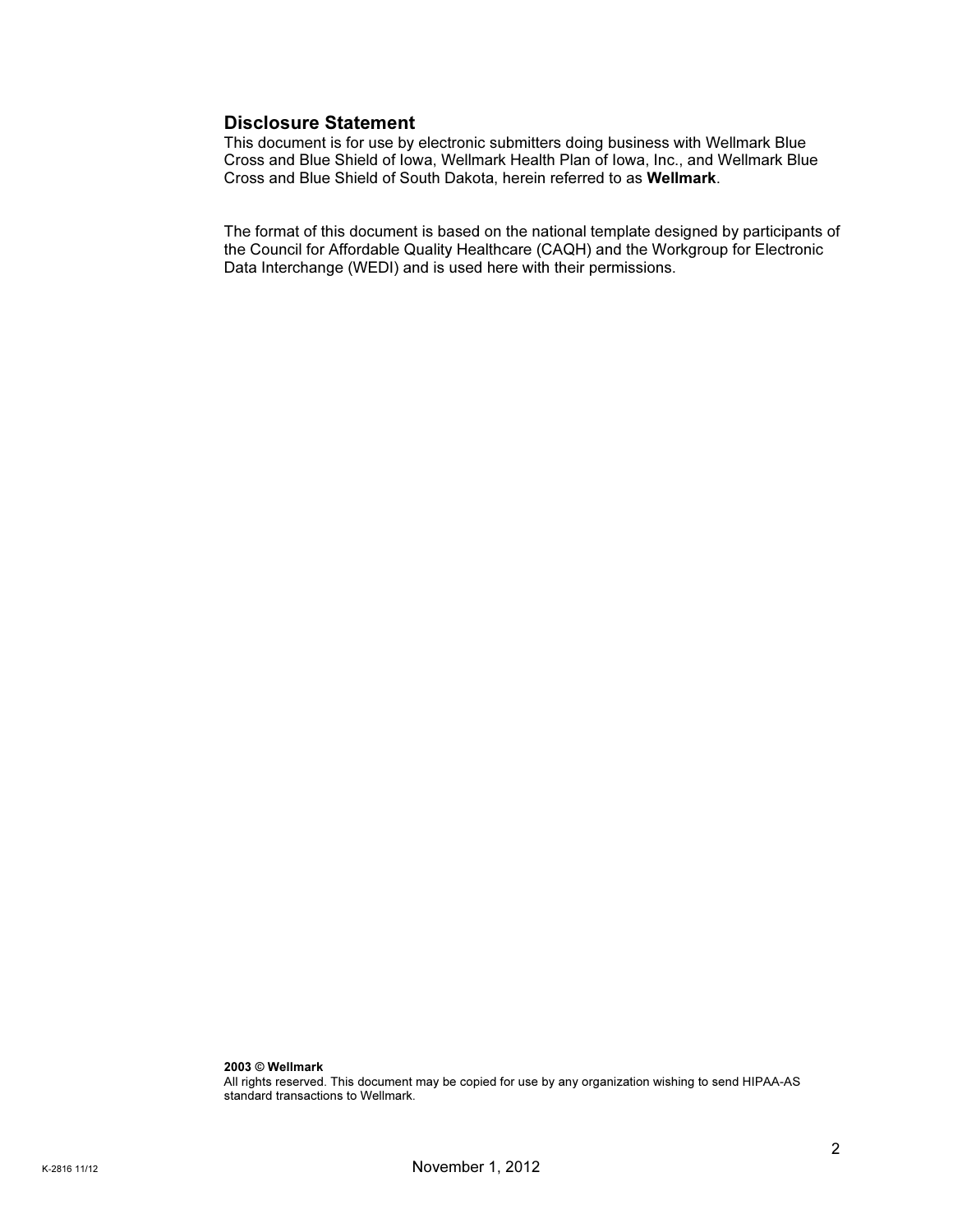## Preface

This Companion Guide to the v5010 ASC X12N Implementation Guides and associated errata adopted under HIPAA clarifies and specifies the data content when exchanging electronically with Wellmark. Transmissions based on this Companion Guide, used in tandem with the v5010 ASC X12N Implementation Guides, are compliant with both ASC X12 syntax and those guides. This Companion Guide is intended to convey information that is within the framework of the ASC X12N Implementation Guides adopted for use under HIPAA. The Companion Guide is not intended to convey information that is in any way exceeds the requirements or usages of data expressed in the Implementation Guides.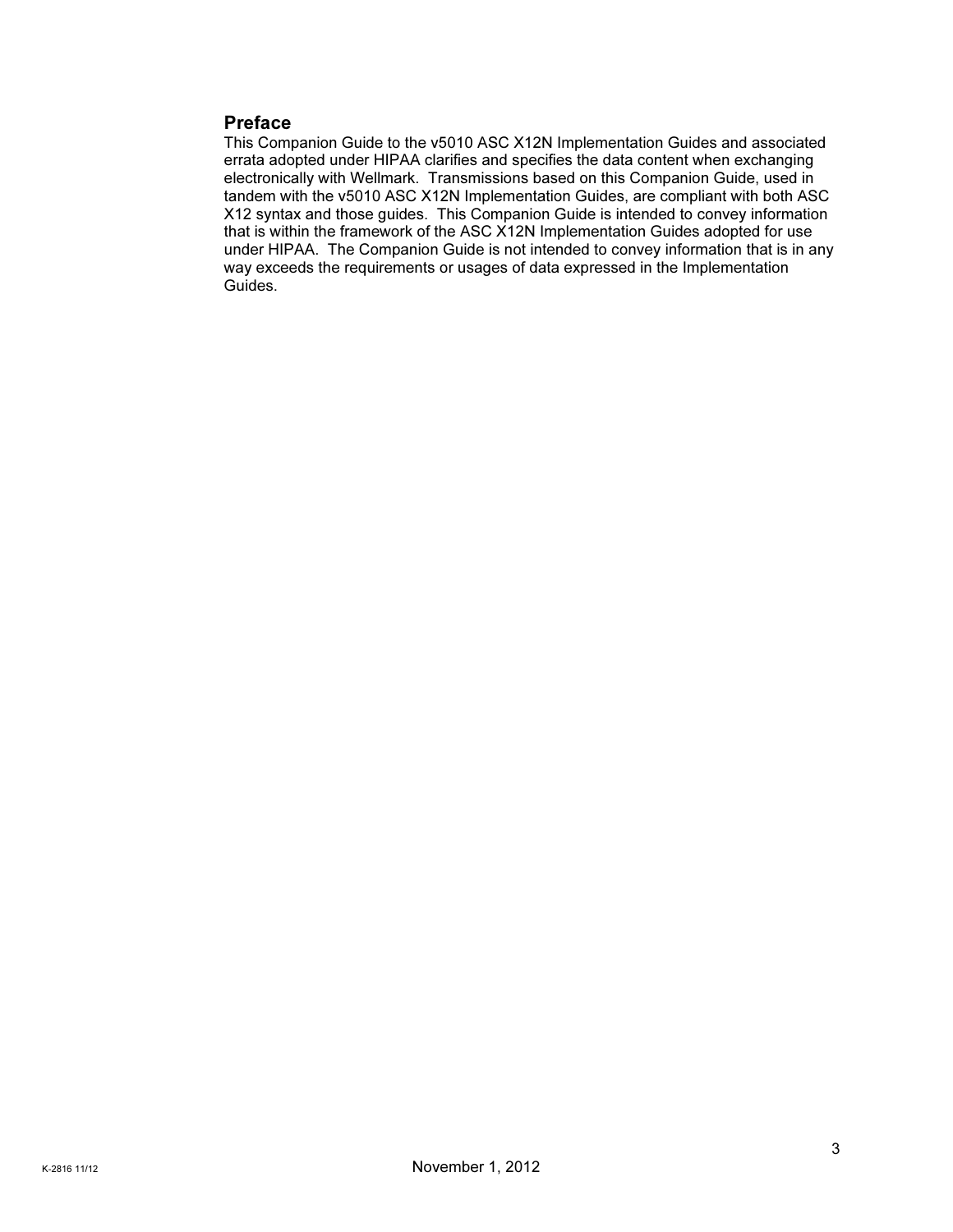## Editor's Note:

This Companion Guide is a work in progress. Information found here may change over time. Wellmark reserves the rights to make changes to this Companion Guide at any time without notices.

The Change Summary in the Appendix indentifies those changes and gives the data and reason for the change. Changes will appear in blue ink in the text on the web and are accompanied by a yellow note in the margin.

The information that appears in the Wellmark Companion Guide is based on current data as is known at the time of its publication. Wellmark will manage this document through updates on the Web at www.wellmark.com Please check the Change Summary for each document often. Changes to the information that may affect your transmissions are not the responsibility of Wellmark or any of its subsidiaries.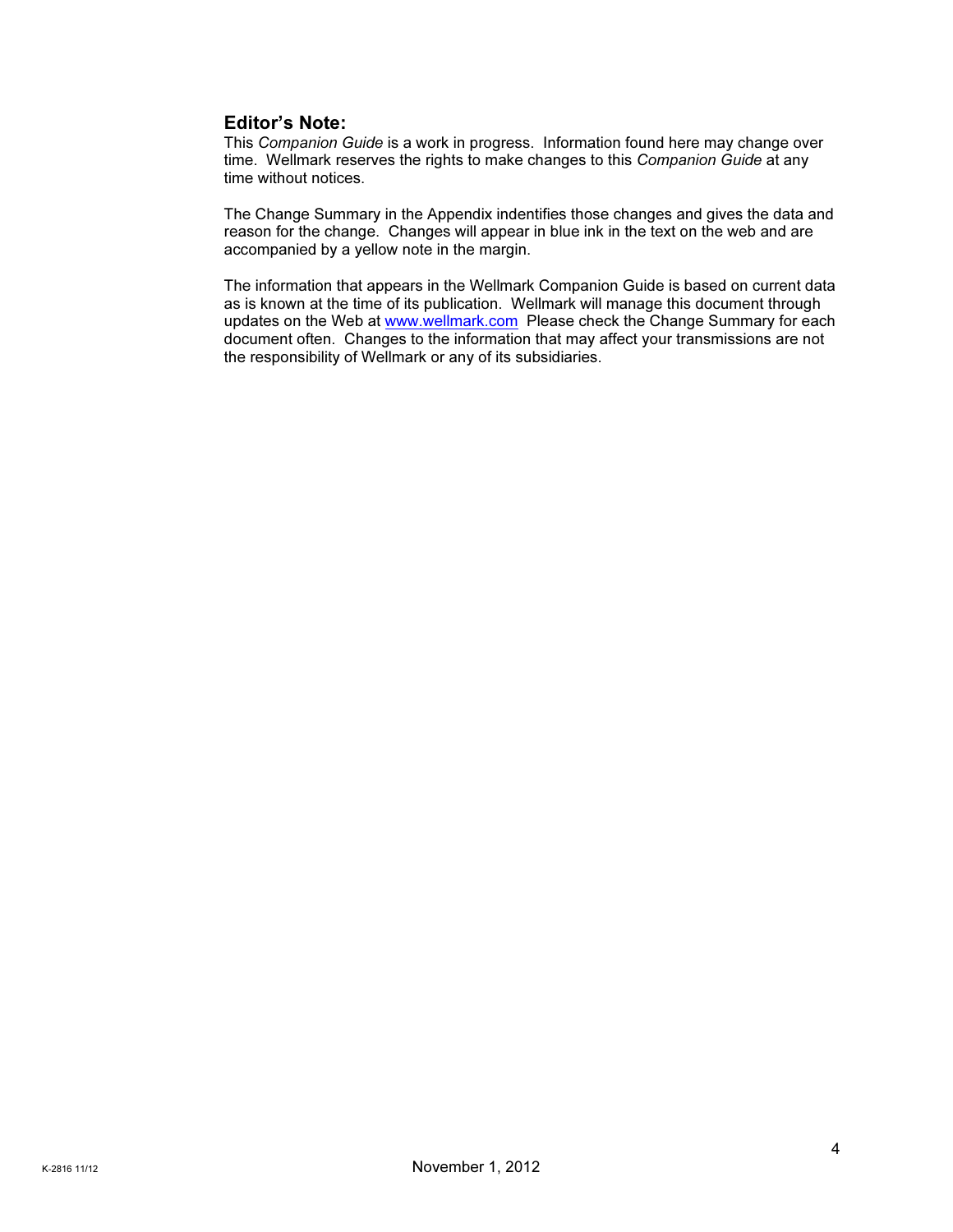# Table of Content

| 1 Introduction                                                                     | 6              |
|------------------------------------------------------------------------------------|----------------|
| Scope                                                                              | 6              |
| Overview                                                                           | 6              |
| References                                                                         | 6              |
| Additional Information                                                             | $\overline{7}$ |
| <b>2 Getting Started</b>                                                           | 8              |
| Working with Wellmark                                                              | 8              |
| <b>Submitter Registration Process</b>                                              | 8              |
| <b>Requesting Electronic Registration</b>                                          | 8              |
| Complete the Appropriate Registration                                              | 8              |
| <b>EC Solutions Verifies your Registration</b>                                     | 9              |
| <b>Certification and Testing Overview</b>                                          | 9              |
| Certification                                                                      | 9              |
| <b>Third Party Testing</b>                                                         | 9              |
| Wellmark's Maintenance Schedule                                                    | 9              |
| 3 Testing with Wellmark                                                            | 10             |
| Items You Need TO KNOW Before Starting ANSI Testing                                | 10             |
| Items You Need TO DO Before Starting ANSI Testing                                  | 10             |
| <b>4 Connectivity and Communications with Wellmark</b>                             | 11             |
| <b>Process Flows</b>                                                               | 11             |
| Step One Security and File Format Verification                                     | 11             |
| Step Two HIPAA Compliance                                                          | 11             |
| <b>Transmission Administrative Procedures</b>                                      | 11<br>11       |
| <b>Re-Transmission Procedures</b><br><b>Communication Protocols Specifications</b> | 12             |
| Passwords                                                                          | 12             |
| <b>5 Contact Information</b>                                                       |                |
|                                                                                    | 13             |
| <b>EDI Customer and Technical Service</b><br><b>Provider Service Number</b>        | 13<br>13       |
| Applicable Websites and emails                                                     | 13             |
| <b>6 Control Segments and Envelopes</b>                                            | 14             |
| ISA-IEA                                                                            | 14             |
| GS-GE                                                                              | 14             |
| ST-SE                                                                              | 14             |
| <b>7 Wellmark Specific Business Rules and Limitations</b>                          | 15             |
|                                                                                    |                |
| 8 Acknowledgements and/or Reports                                                  | 16             |
| <b>9 Trading Partner Agreements</b>                                                | 17             |
| <b>10 Transactions Specific Information</b>                                        | 18             |
| <b>Appendices</b>                                                                  | 23             |
| <b>Implementation Checklist</b>                                                    | 23             |
| <b>Frequently Asked Questions</b>                                                  | 23             |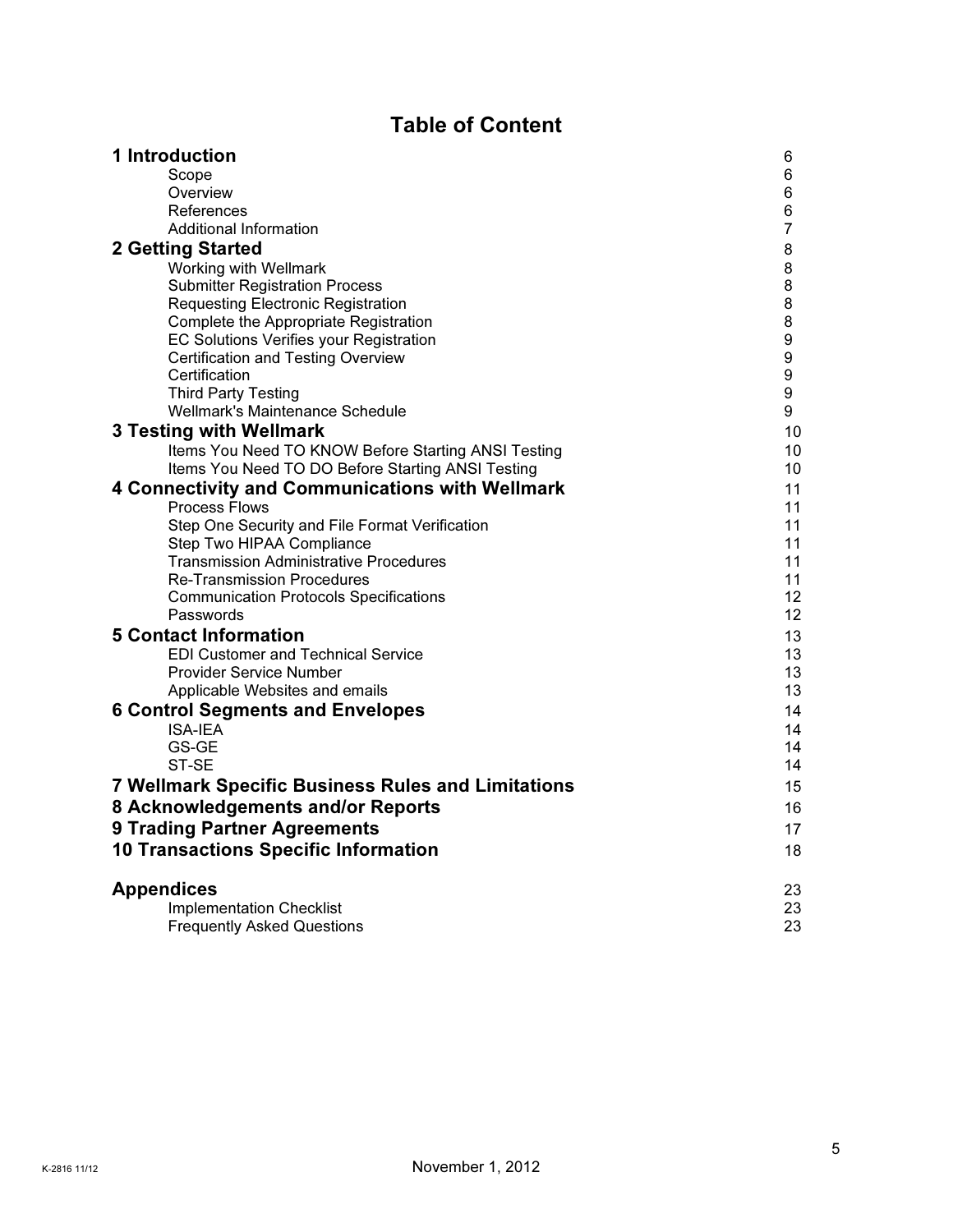## 1 Introduction

#### Scope

Wellmark places high priority on making it easy for you to do business with us. Electronic submission is one way we can do this. Electronic transactions facilitate the transfer of information from your organization to ours in a standard data format. This Wellmark Companion Guide provides information about the American National Standards Institute (ANSI) 270/271 Eligibility and 276/277 Claim Status transaction, Version 5010. This transaction is the accepted standard of the Health Insurance Portability and Accountability Act of 1996 (HIPAA).

The Wellmark Companion Guide is to be used alongside the HIPAA Technical Report Type 3 (TR3), which provides comprehensive information needed to create an ANSI complaint transaction. The Wellmark Companion Guide does not change the specifications of the HIPAA TR3; rather, it is intended to clarify the areas where the technical report document provides options or choices to be made. The HIPAA TR3 can be downloaded from the internet address; http://www.wpc-edi.com/

The purpose of HIPAA-AS is to standardize transactions as much as possible. However, transactions may have some data elements that are treated differently by different payers. There maybe some instances where the submitter is required to transmit data to us that we do require to conduct business. In these instances, we may store the data sent to us, but we may not use the data for our business purposes.

#### **Overview**

This guide explains how to send HIPAA-AS compliant transactions to Wellmark. Getting Started with Wellmark explains what you need to prepare your environment before transactions can be sent to Wellmark.

Testing with Wellmark explains the overview process for sending test transactions such as an eligibility or claim status request. Testing electronic transactions will ensure your success in sending transactions to Wellmark. Testing maybe required before submission of production transactions.

Connectivity with Wellmark and Communications gives directions on how to set up your computer and communications system to allow the physical movement of transactions between your organization and Wellmark.

Control Segment and Envelopes describes what actually goes into a transaction. This information will be the same for every transaction you send or receive from Wellmark.

Wellmark Specific Business Rules and Limitations is where to look for Wellmark's business requirements. Acknowledgements and/or Reports explains what kind of reports are returned for each transmission. Trading Partner Agreements contain general information about Wellmark's trading partner agreement.

#### References

To obtain a copy of the ASC X12 Standards Version 5010, contact Washington Publishing Company at 301-949-9740 or at http://www.wpc-edi.com/

Another site you may reference is: www.wedi.org – Workgroup for Electronic Interchange.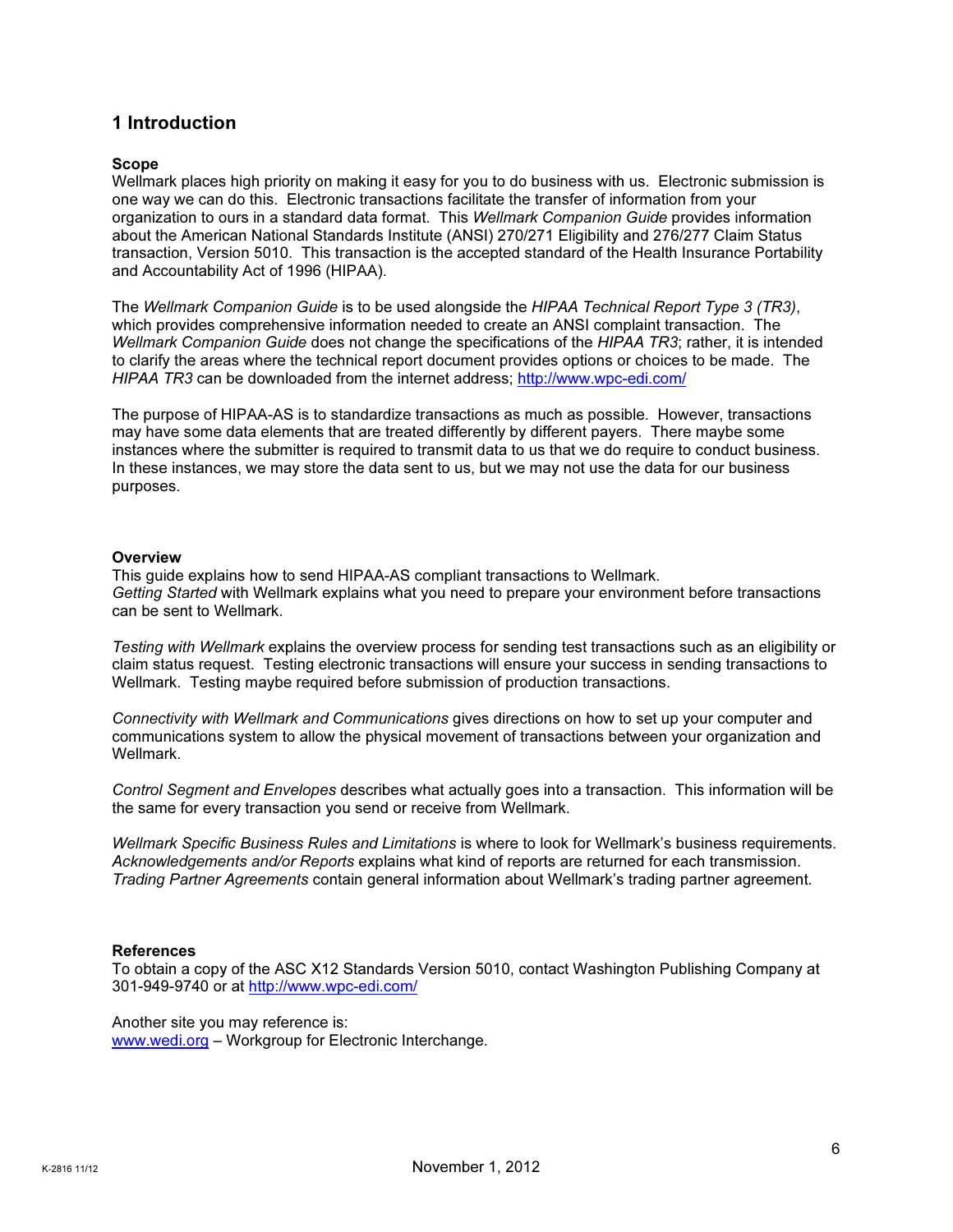#### Additional Information

Wellmark has a long history of conducting business with electronic submitters who have realized the advantages of submitting information electronically. Those advantages include:

Faster delivery and receipt of data

More efficient delivery and receipt of data

More accurate data based on system edits for correct data formats and required information

Wellmark has contracted with HP for clearinghouse batch services. Business Exchange Services (BES) accepts and forwards electronic transmissions to Wellmark. To learn how this is done, please see "Getting Started" on the next page.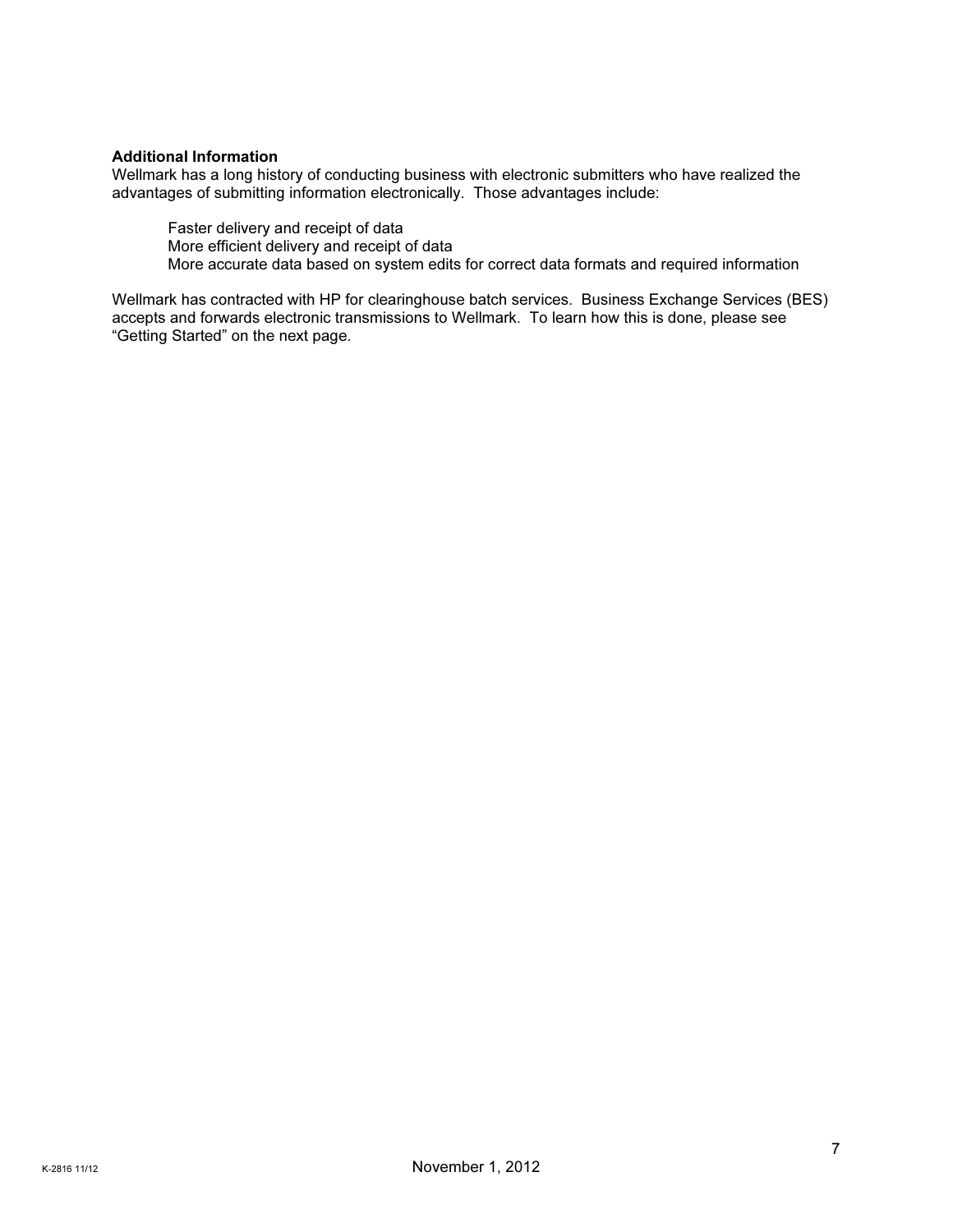# 2 Getting Started

#### Working with Wellmark

This chapter describes how to interact with Wellmark for processing HIPAA-AS compliant transactions. Wellmark receives eligibility or claim status electronic transactions through either the real time web service (RTE) or batch files through HP clearinghouse – Business Exchange Services (BES)

Before you conduct business with us, your organization must first be recognized by Wellmark via a National Provider ID (NPI) for healthcare providers or a group number for employer groups. If your organization acts as both an employer group and a provider, you must use the appropriate number for the business being conducted.

#### **Submitter Registration Process**

A Submitter is any covered entity s defined by HIPAA-AS wishing to do business with Wellmark electronically. A submitter maybe acting on the part of a group of covered entities, such as a service bureau or clearinghouse, or maybe submitting inquiries or data for a covered employer group. When you register, you are acting as a "submitter".

#### Requesting Electronic Enrollment

To transmit electronic interchanges with Wellmark you will need to register your NPI with Wellmark. If you are going to submit real time or batch eligibility or claims status transactions only to Wellmark you must request a submitter number to conduct electronic transactions. To obtain a submitter number you can download the required forms from the Wellmark website, www.wellmark.com or you can contact EC Solutions and they will email or fax a registration packet to you. If you are using a clearinghouse, the clearinghouse will supply registration information.

#### Complete the Appropriate Registration Forms

When you receive the registration packet, you must complete at least the first two forms below. The third form must be completed if you are going to submit batch to BES, through another clearinghouse or third party.

Electronic Transaction Registration Form. The submitter will need to determine if they need a new submitter number or if they can use an existing one.

Signature and Audit Agreement.

Provider Authorization for Electronic Transactions via Third-Party. Use this form if the submitter is going through a clearinghouse or other third-party.

Fill out and send at least the first two forms to: EC Solutions PO Box 9232 Mail Station 4W278 Des Moines, Iowa 50306-9232 Or Email: ecsolutionsregistration@hp.com OR Fax to: 800-691-1038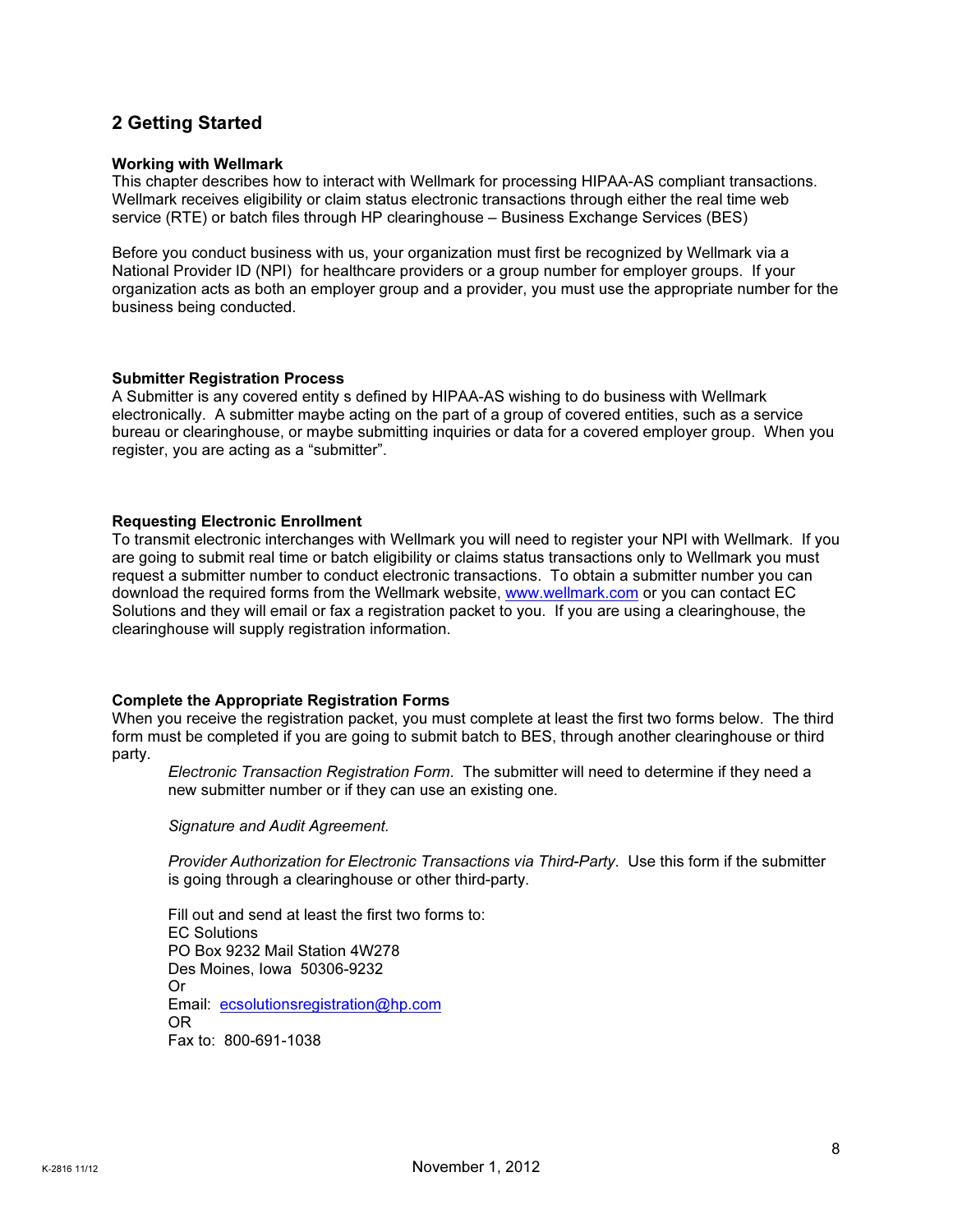#### EC Solutions Verifies your Registration

Once EC Solutions receives your registration packet, the forms will be processed and you will be set up to submit electronically.

EC Solutions will contact you either by email to let you know your electronic registration is complete. In the email, EC Solutions will let you know your submitter identification number and password for both model office and production.

#### Third Party Certification and Testing

In this portion of the Companion Guide, we will discuss the differences between third party certification and third party testing.

#### **Certification**

Certification is a service that allows you to send a test transaction file to a third party for review for HIPAA compliance. If the test file passes the edits of that third party, that third party will issue you a certificate that verifies that at that point in time you have successfully generated HIPAA-AS compliant transactions. This certificate implies that other transactions you may send to other parties will also pass applicable edits.

Wellmark does not require anyone sending HIPAA-AS transactions to be certified by a third party. However, we strongly recommend third party certification. The process of becoming certified will assist you in determining whether your system is producing compliant transactions.

#### Third Party Testing

In lieu of certification, you can contract with a third party to test your transactions. Third party testing allows you to assess how your transactions meet the X12 and HIPAA-AS Implementation Guides standards prior to conducting testing with each of your trading partners.

There are several organizations that offer this service. Three organizations providing this service are: Claredi – www.claredi.com Edifecs – www.hipaadesk.com

#### Wellmark's Maintenance Schedule

Wellmark has scheduled down time every Sunday for routine maintenance. Wellmark's scheduled down time starts at 12:00 a.m. and will end by 1:00 p.m.

Unscheduled down times for emergency maintenance can sometimes occur. When this occurs, Wellmark will post a MOTD (Message of the Day) on the Web BBS.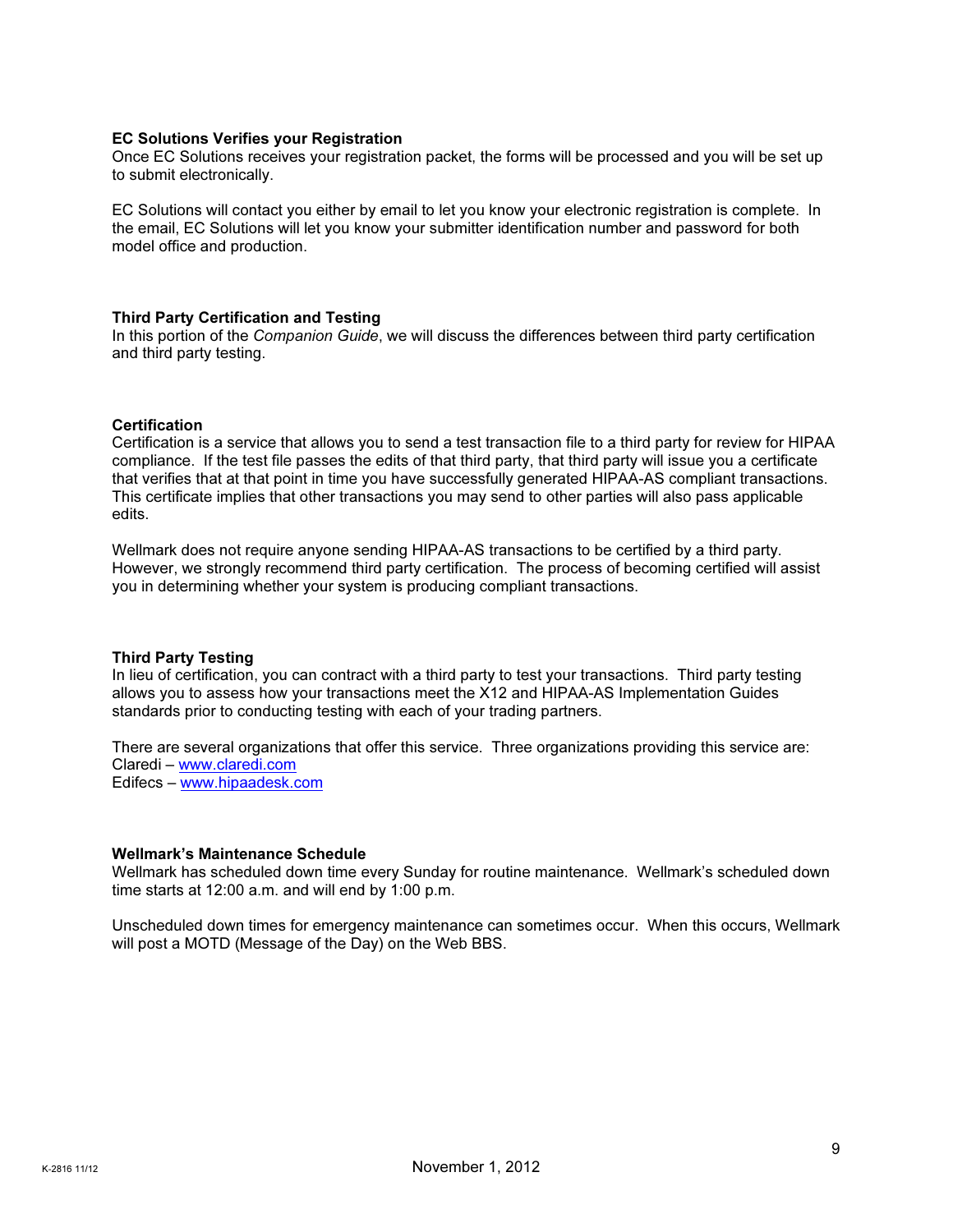# 3 Testing with Wellmark

To ensure an accurate start-up of the electronic process, it is recommended that testing occur between your organization and Wellmark. Testing will reduce the possibility of interruptions in your business processes. If you are already submitting HIPAA compliant transactions to other entities you maybe able to forgo testing bearing in mind that processing requirements may vary from payer to payer. However, if you are not currently submitting HIPAA compliant transactions, testing should be considered mandatory.

EC Solutions will test with your organization to ensure the format of your file is correct for submissions to Wellmark. The same test files maybe used for ANSI format and business content testing.

#### Items You Need TO KNOW Before Starting ANSI Testing

Know your model office ID and password. If you have a model office ID and password and have not used it recently, the password may need to be reset. To obtain a model office ID, have your password reset or if you don't remember your model office ID, please contact EC Solutions.

#### Task You Will Need TO DO Before Starting ANSI Testing

Create an ANSI test file that includes at least 25 live transactions. Use production data, do not use dummy data. Also, the test file should include sample transactions that accurately reflect your business needs. Wellmark will attempt to process the transactions in our test system to most accurately reflect production outcomes.

For assistance analyzing your ANSI test results, please contact EC Solutions.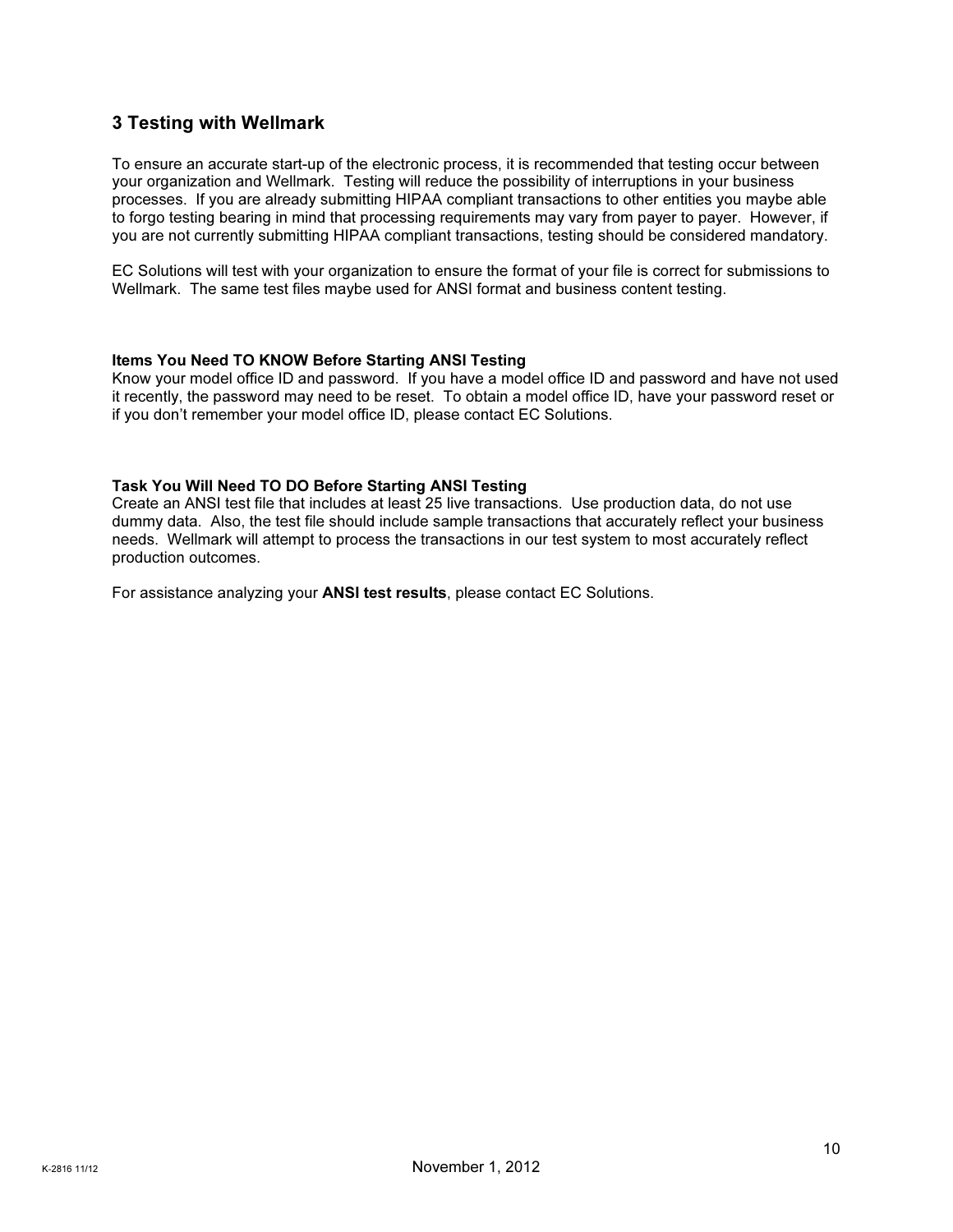## 4 Connectivity and Communication with Wellmark

#### Process Flows

When you send a transaction to Wellmark, it processes through the Business Exchange Services (BES) facility first before being passed onto Wellmark. The transactions will go through each of the following steps and reports maybe produced within each step indicating if all or part of the transaction data was accepted or rejected. Please watch for these reports so if needed you can correct and retransmit in a timely manner.

Wellmark and its contracted clearinghouse, BES, will respond to the submission of a transaction file. These responses will be in the form of an electronic transmission posted to your BES mailbox for you to retrieve or if you send through a clearinghouse, they will forward the reports to you. Acknowledgements will let you know whether or not the file reached the Wellmark's clearinghouse intact in the proper format.

#### Step One-Security and File Format Verification

BES will check the transaction file to ensure:

It is the correct format That the sender and receiver are valid (security check) The file is not a duplicate file

If there are problems with the format (not a valid ANSI format), or if a duplicate file or security issues are found, a .999 Functional Acknowledgement is created and sent back to the submitter's mailbox.

To understand the .999 report, please refer to the ANSI Submitters Report Manual. This manual can be downloaded from the Account Library and reviewed. Instructions on how to access the Account Library will be included in the package sent to you after registration.

#### Step Two – HIPAA Compliance

If the transaction passes the security, duplicate file and format check, then BES will edit the transaction to ensure all required data is present and that the file structure is correct as specified by the *Implementation* Guide. This process creates a report called the Transaction Summary Report that details the individual transactions within a transmission that were accepted and rejected. For an understanding of this report, please refer to the ANSI Submitters Report Manual. This manual can be downloaded from the Account Library.

#### Transmission Administrative Procedures

Business Exchange Services (BES) is available to receive transmissions 7 days a week, 24 hours a day.

#### Re-Transmission Procedures

The EC Solutions' Assistance Center can assist you with your electronic transmission to Wellmark. When you receive a .999 Functional Acknowledgement (file rejection), you will need to correct the error or errors in the file and re-transmit the entire file. To avoid the re-transmitted file from being rejected as a duplicate, you must make sure the create date of the file is different than the original rejected file.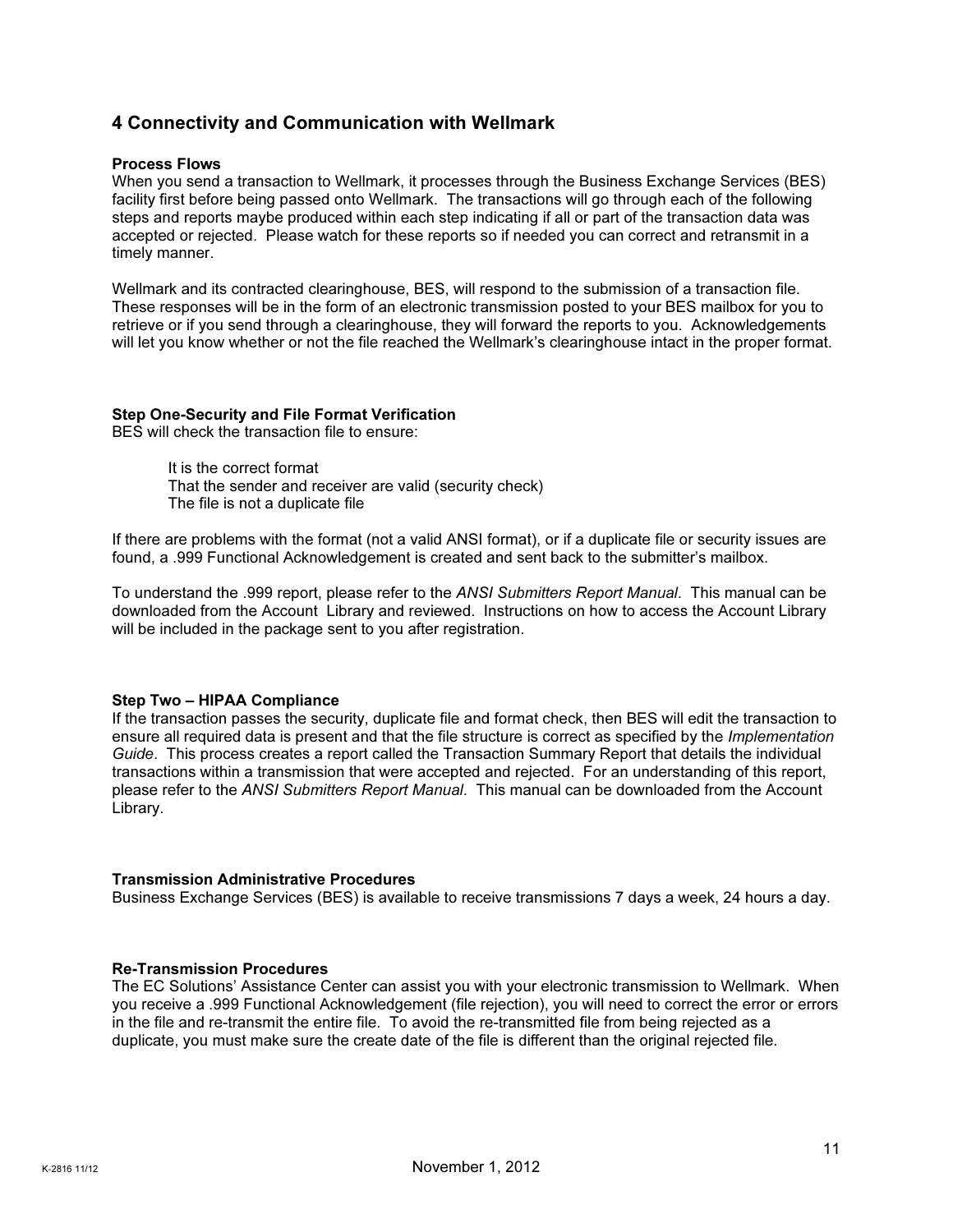When you see rejections for individual transactions on the Transaction Summary Report, you will need to correct these transactions as described in the Transaction Summary Report. You will then need to submit these corrected transactions in another file transmission.

If you receive notice of Wellmark specific transaction issues, please work with EC Solutions or your Wellmark representative to identify the best course of action of resolve and resubmit this data.

#### Communication Protocol Specifications

After completing an Electronic Transactions Registration form, you will be provided with the URL for the Business Exchange Services (BES) website.

#### Passwords

The EC Solutions Registration Department will provide a confidential password you will use to gain access to your files on the Business Exchange Services (BES) website. Your password automatically expires every 30 days and you will need to enter a new password in order to gain access to BES.

Password must be a minimum of six (6) characters and/or numbers in length. It should contain at least one (1) numeric character and cannot contain special characters or spaces.

This is your password and should not be shared. If you have reason to believe your security has been compromised, contact EC Solutions.

The number of consecutive attempts to enter an incorrect password is limited, which at that time your password will be disabled. Contact the EC Solutions Assistance Center to regain access. If you lose your password, call the EC Solutions Assistance Center to reset it.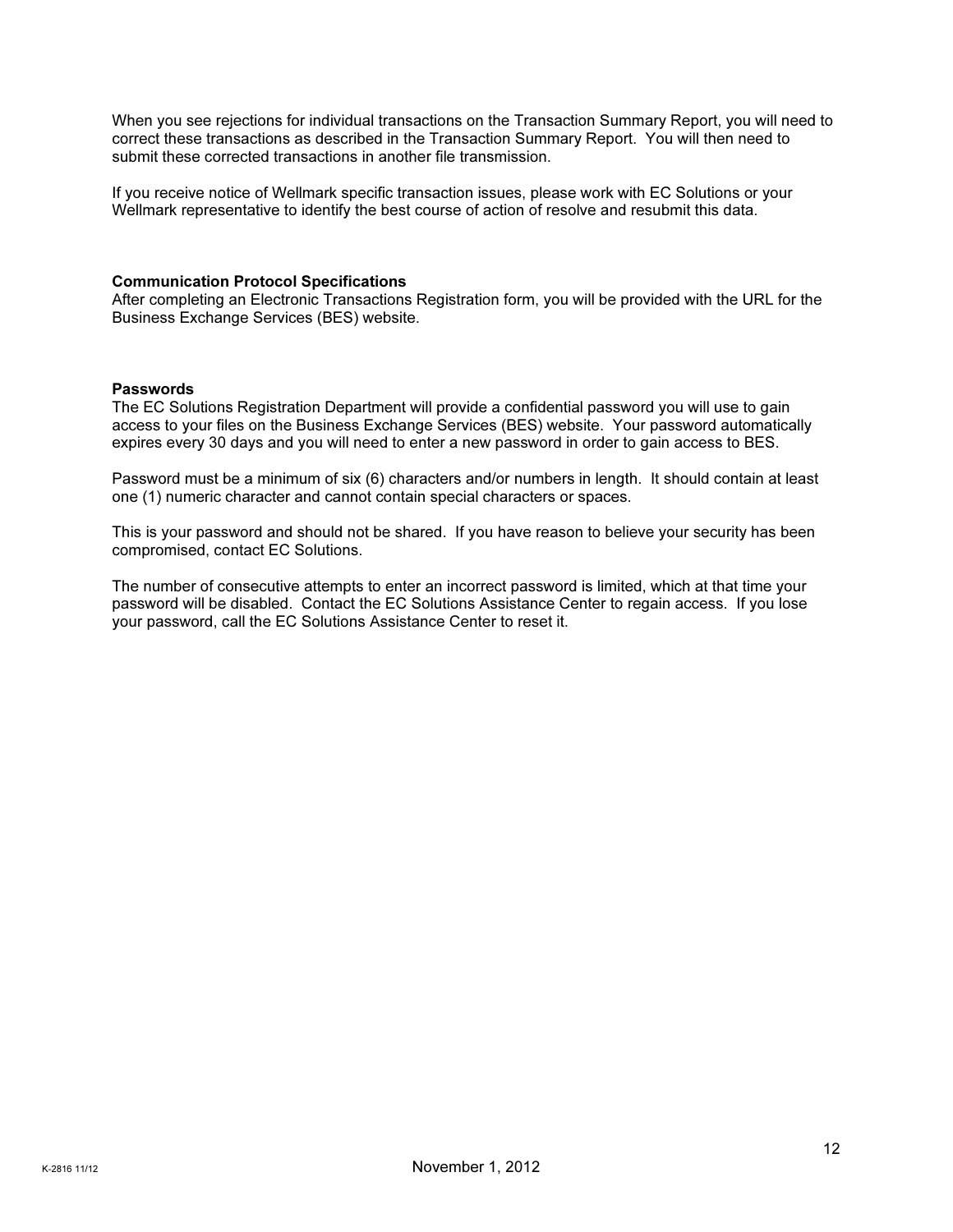# 5 Contact Information

#### EDI Customer and Technical Services

The EC Solutions Assistance Center is available to assist you with our electronic transaction submissions and technical questions. The EC Solutions Assistance Center is available Monday through Friday from 7:00 a.m. to 5:30 p.m.

You may contact EC Solutions by calling 1-800-407-0267, by sending a fax to 1-800-691-1038 or by sending an email to **ECSolutionsDSM@HP.com** (Please do to send PHI in your email unless you are using the secure email system).

#### Provider Service Number

For questions concerning billing, benefits or enrollment, or employer groups should contact their designated Network Engagement Contact. You may email us by using the Contact Us feature in the Group Corner of Wellmark.com or call the Provider Service Center at 1-800-362-2218.

#### Communication and Resources

Information about forms, training and information on everyday tasks can be found by clicking Provider then Communication and Resources on the Wellmark.com site.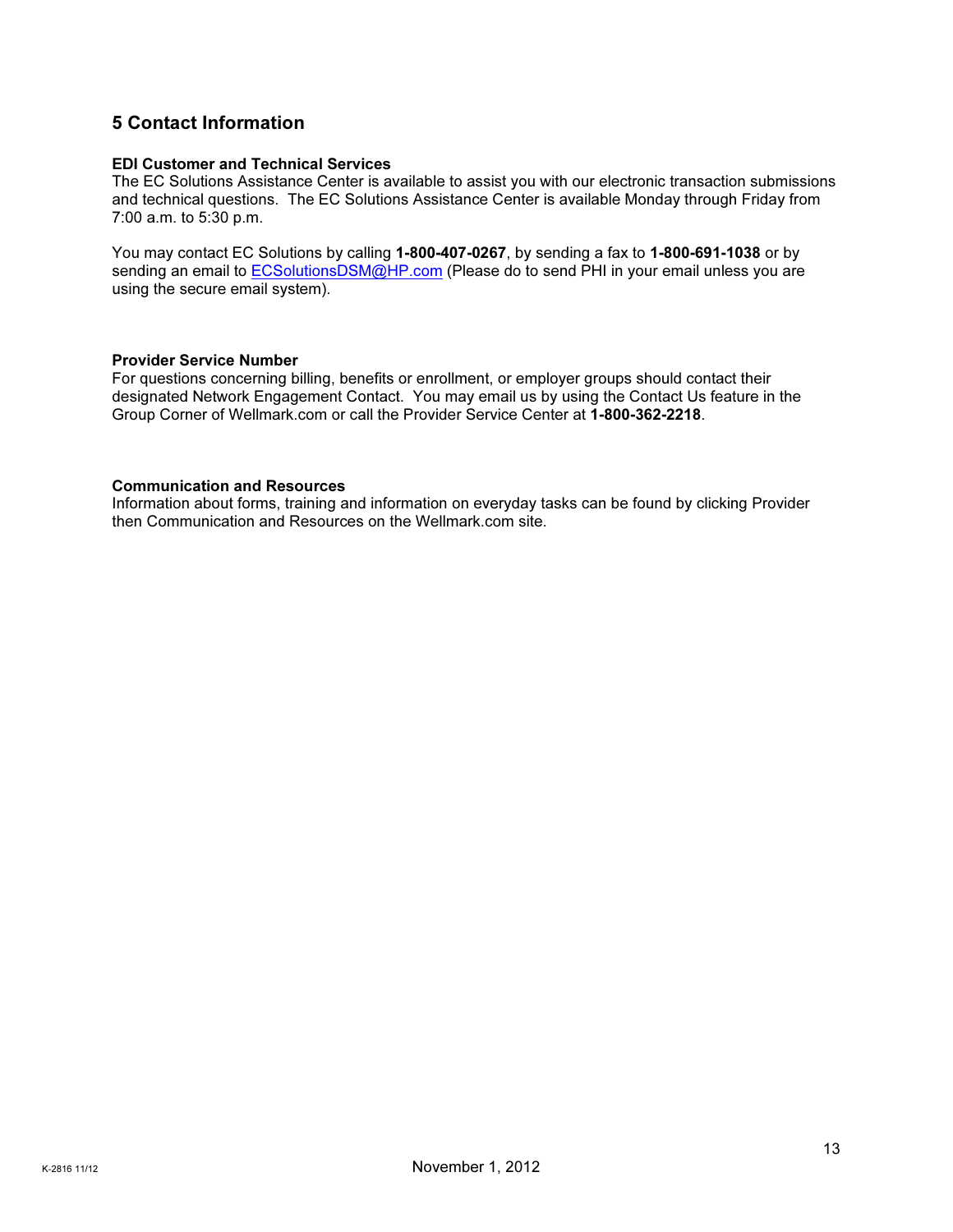# 6 Control Segments and Envelopes

### ISA-IEA

The ISA segment is the Interchange Header Segment. This segment identifies the sender and receiver for each transaction. This segment also identifies the delimiters used throughout the file. The IEA segment is the Interchange Control Trailer. This segment identifies the end of an interchange of zero or more functional groups and interchange-related segments and is the last segment within the transaction set.

Please use these values when building the ISA segment for transactions submitted to Business Exchange Services (BES): ISA01 – "00" ISA02 – Fill with 10 spaces ISA03 – "00" ISA04 – Fill with 10 spaces ISA05 – "ZZ" ISA06 – Use your 9-digit Submitter ID assigned by EC Solutions ISA07 – "ZZ" ISA08 – 88848

For all other ISA and IEA elements, please refer to the HIPAA-AS Implementation Guides for specific instructions.

#### GS-GE

The GS segment indicates the beginning of a functional group and provider control information. The GE segment indicates the end of a functional group and provides control information.

Please use these values when building the GS segment for transactions submitted to BES.

GS02 – Use your 9-digit Submitter ID assigned by EC Solutions. This will match the value entered in ISA06

GS03 – Use the payer ID 88848. This will match the value entered in ISA08.

For all other GS and GE elements, please refer to the HIPAA-AS Implementation Guide for specific instructions.

#### ST-SE

The ST segment indicates the start of a transaction set and assigns a control number. The SE segment indicates the end of a transaction set and provides the count of transmitted segments.

For all ST and SE elements please refer to the HIPAA-AS Implementation Guide for specific instructions.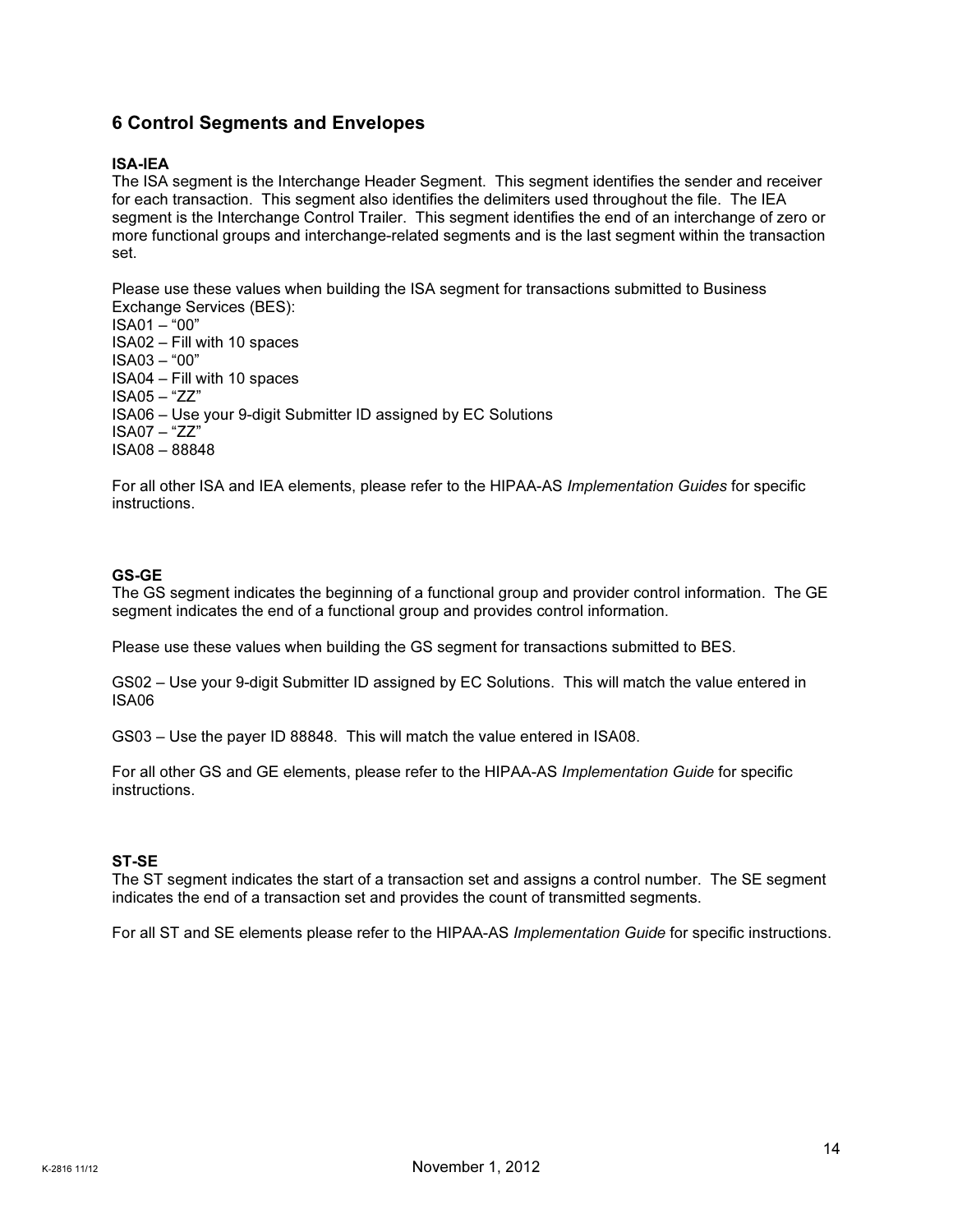# 7 Wellmark Specific Business Rules and Limitations

This purpose of HIPAA-AS is to standardize transactions as much as possible. However, each transaction has data elements that are treated differently by each payer. Wellmark has worked to keep these to a minimum.

There maybe some instances where the submitter is required to transmit data to Wellmark which Wellmark does not require to conduct business. In these instances, we may store the data sent to us, but we may not use the data for our business purposes.

Wellmark has created billing guides to explain how to bill for specific services. These guides maybe found on the Wellmark.com website, http://www.wellmark.com/Provider/CommunicationAndResources/BillingGuides.aspx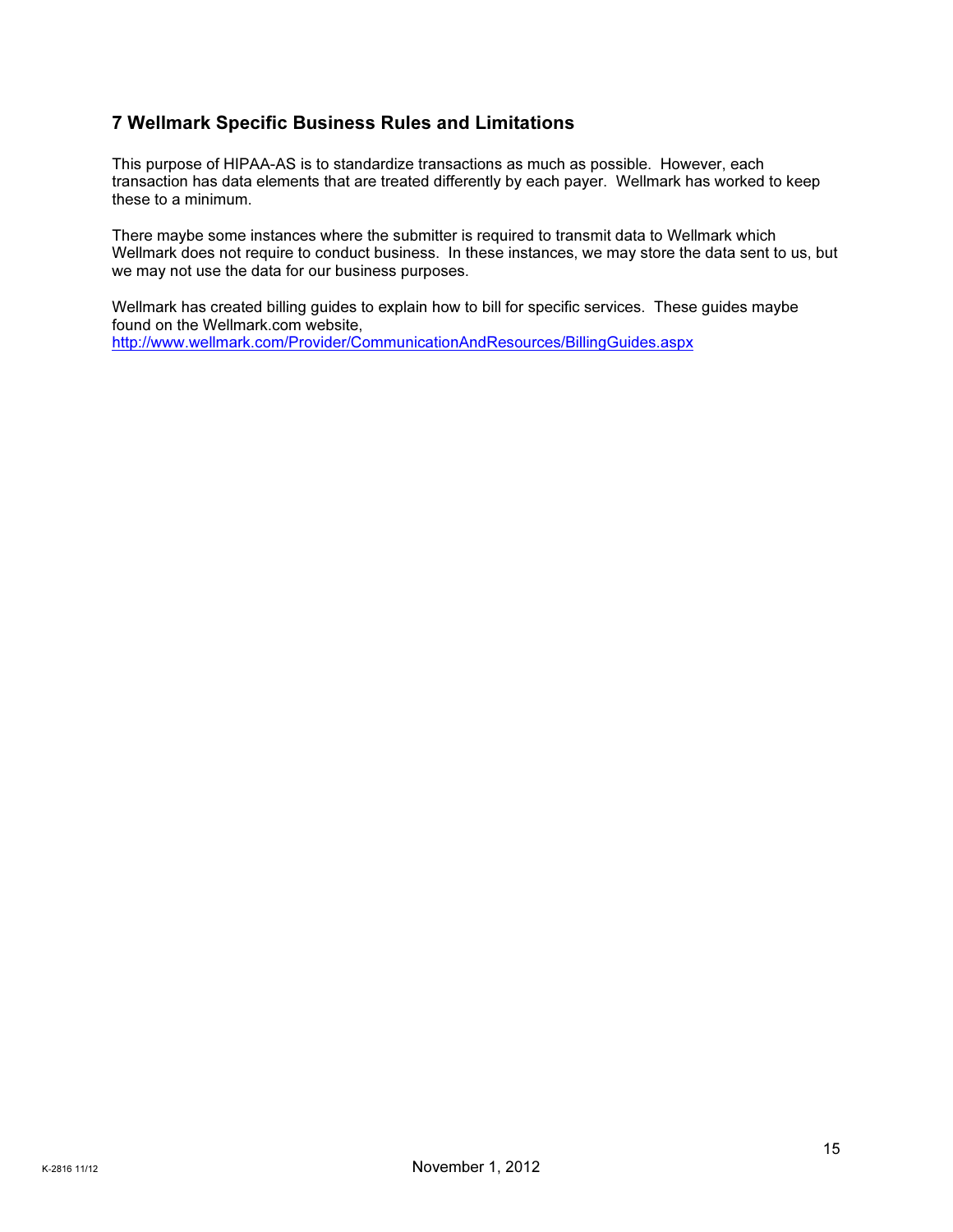# 8 Acknowledgements and/or Reports

When a batch transaction is transmitted to the Web BBS, the batch is evaluated for formatting errors. If an entire batch errors due to formatting issues, a File Rejection Report (999) is created and the entire transmission of the batch will need to be resubmitted. When the batch is correct, the Web BBS continues to evaluate each transaction within the batch. A single, TXN report is generated for each valid batch transmission. Wellmark will create a response transaction and send back to the Web BBS for submitters to download.

#### Reports Inventory

The following reports will be returned via the Web BBS and will be available for 14 days. .TXN – Accept and/or reject with the transmission file .999 – Total file rejection report 271 – Eligibility Response 277 – Claim Status Response 278-11 – Health Care Services Review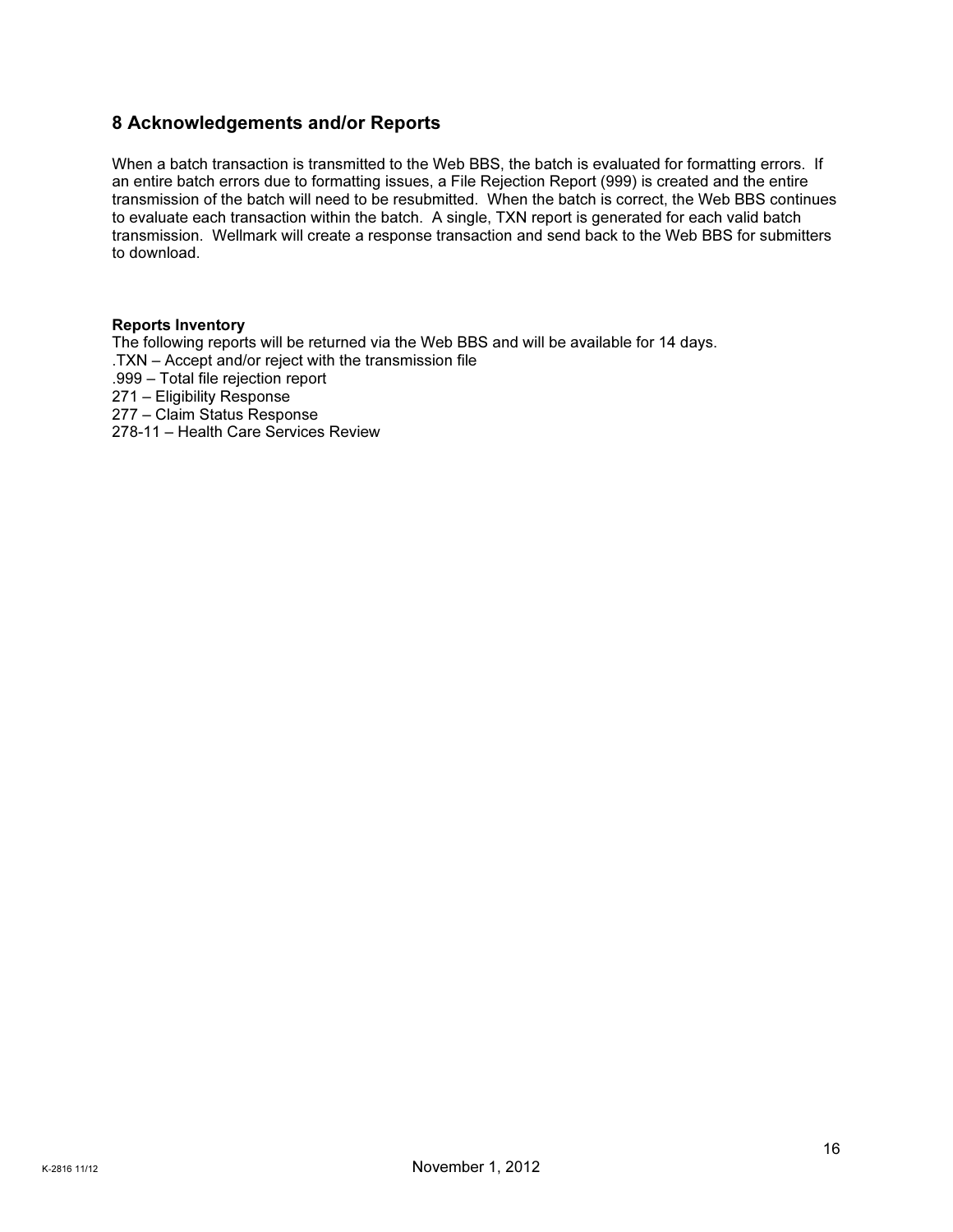# 9 Trading Partner Agreements

A Trading Partner Agreement is not required for batch 27x transactions. For information regarding registering as a submitter to use the Web BBS to submit electronic transactions, contact EC Solutions.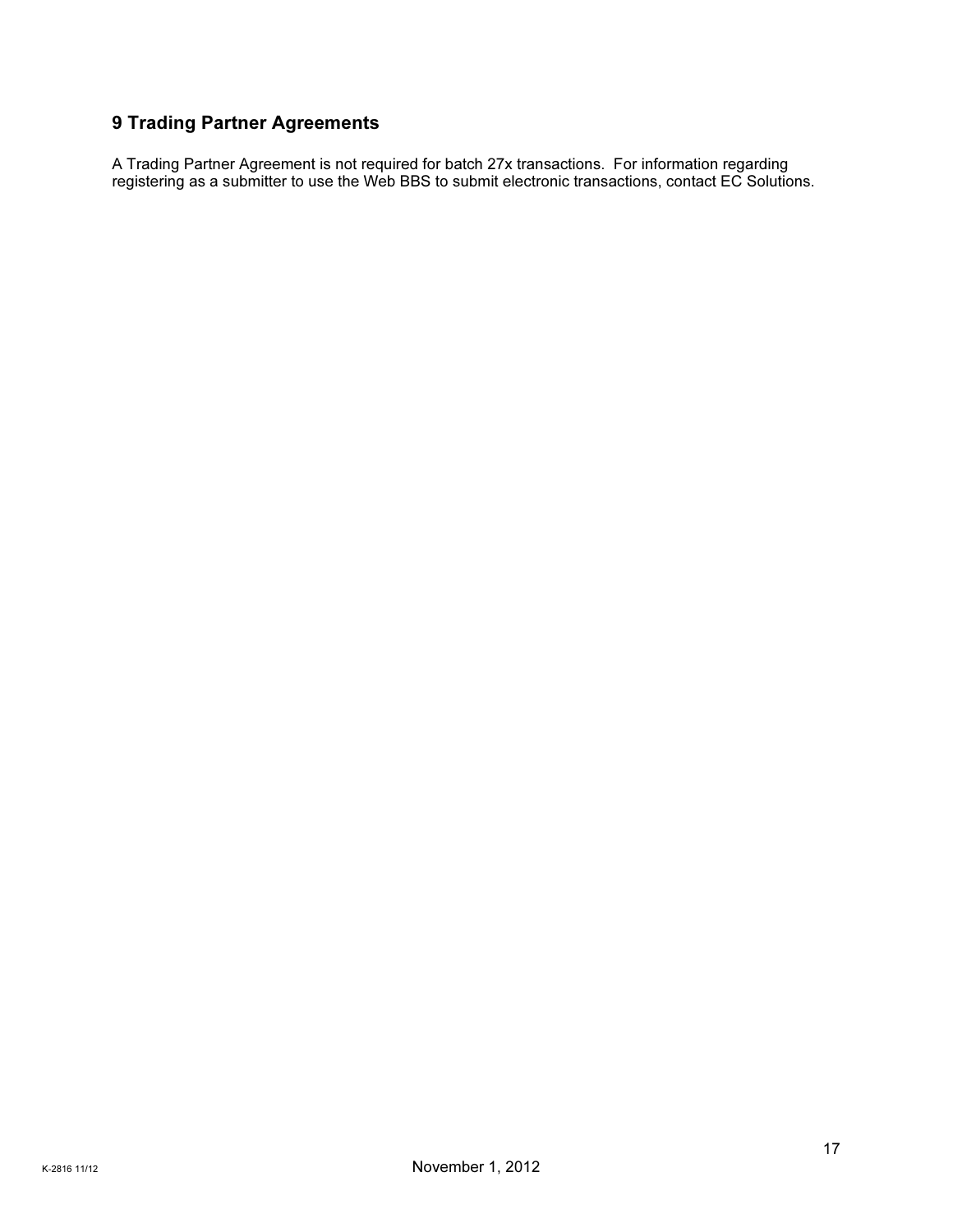# 10 Transaction Specific Information

Listed below are specific requirements that Wellmark requires in addition to the ASC X12N 270/271 (005010X279), health care Eligibility and Response and the 276/277 (005010X212 and Health Care Claim Status Request and Response

# Matrix for the 270 / 271 Inquiry and Response LEGEND

SHADED rows represent "segments"; NON-SHADED rows represent "data elements."

"Loop – specific" comments are found in the first segment of the loop.

| Page # | Loop ID | Reference       | <b>Name</b>                                                        | Codes           | Length           | <b>Notes/Comments</b>                                                                                                                                            |
|--------|---------|-----------------|--------------------------------------------------------------------|-----------------|------------------|------------------------------------------------------------------------------------------------------------------------------------------------------------------|
| 69     | 2100A   | NM <sub>1</sub> | <b>Information Source Name</b>                                     |                 |                  |                                                                                                                                                                  |
| 71     |         | <b>NM108</b>    | <b>Identification Code</b><br>Qualifier                            | PI              | 1/2              |                                                                                                                                                                  |
| 71     |         | <b>NM109</b>    | <b>Identification Code</b>                                         | 88848           | 2/80             | <b>Wellmark Blue Cross and</b><br><b>Blue Shield</b>                                                                                                             |
| 92     | 2100C   | <b>NM</b>       | <b>Subscriber Name</b>                                             |                 |                  |                                                                                                                                                                  |
| 93     |         | <b>NM103</b>    | Name Last or<br><b>Organization Name</b>                           |                 | 1/60             | Be sure to use the<br>policyholder's name as it<br>appears on the Wellmark ID<br>card.                                                                           |
| 93     |         | <b>NM104</b>    | <b>Name First</b>                                                  |                 | 1/35             |                                                                                                                                                                  |
| 95     |         | <b>NM108</b>    | <b>Identification Code</b><br>Qualifier                            | $\overline{M}$  | 1/2              |                                                                                                                                                                  |
| 96     |         | <b>NM109</b>    | <b>Identification Code</b>                                         |                 | 2/80             | The policyholder identification<br>on the member's card,<br>including the prefix, is<br>required to determine which<br>Blue Plan will respond to the<br>inquiry. |
| 107    | 2100C   | <b>DMG</b>      | Subscriber Demographic<br>Information                              |                 |                  |                                                                                                                                                                  |
| 108    |         | DMG01           | Date Time Period<br>Qualifier                                      | D <sub>8</sub>  | 2/3              |                                                                                                                                                                  |
| 108    |         | DMG02           | Date Time Period                                                   | <b>CCYYMMDD</b> | 1/35             | Use when the subscriber is<br>the patient.                                                                                                                       |
| 124    | 2110C   | EQ              | Subscriber Eligibility or<br><b>Benefit Inquiry</b><br>Information |                 |                  |                                                                                                                                                                  |
| 125    |         | <b>EQ01</b>     | Service Type Code                                                  | $\overline{30}$ | $\overline{1/2}$ | Wellmark does not support<br>the remaining codes.<br>However, the remaining EQ<br>codes may be used in<br>transactions for patients in<br>other Blue Plan areas. |
| 151    | 2100D   | <b>NM</b>       | Dependent Name                                                     |                 |                  |                                                                                                                                                                  |
| 152    |         | <b>NM103</b>    | Name Last or<br><b>Organization Name</b>                           |                 | 1/60             | Used for the dependent's<br>name when the dependent is<br>the patient.                                                                                           |
| 152    |         | <b>NM104</b>    | <b>Name First</b>                                                  |                 | $\frac{1}{35}$   | Used for the dependent's<br>name when the dependent is<br>the patient.                                                                                           |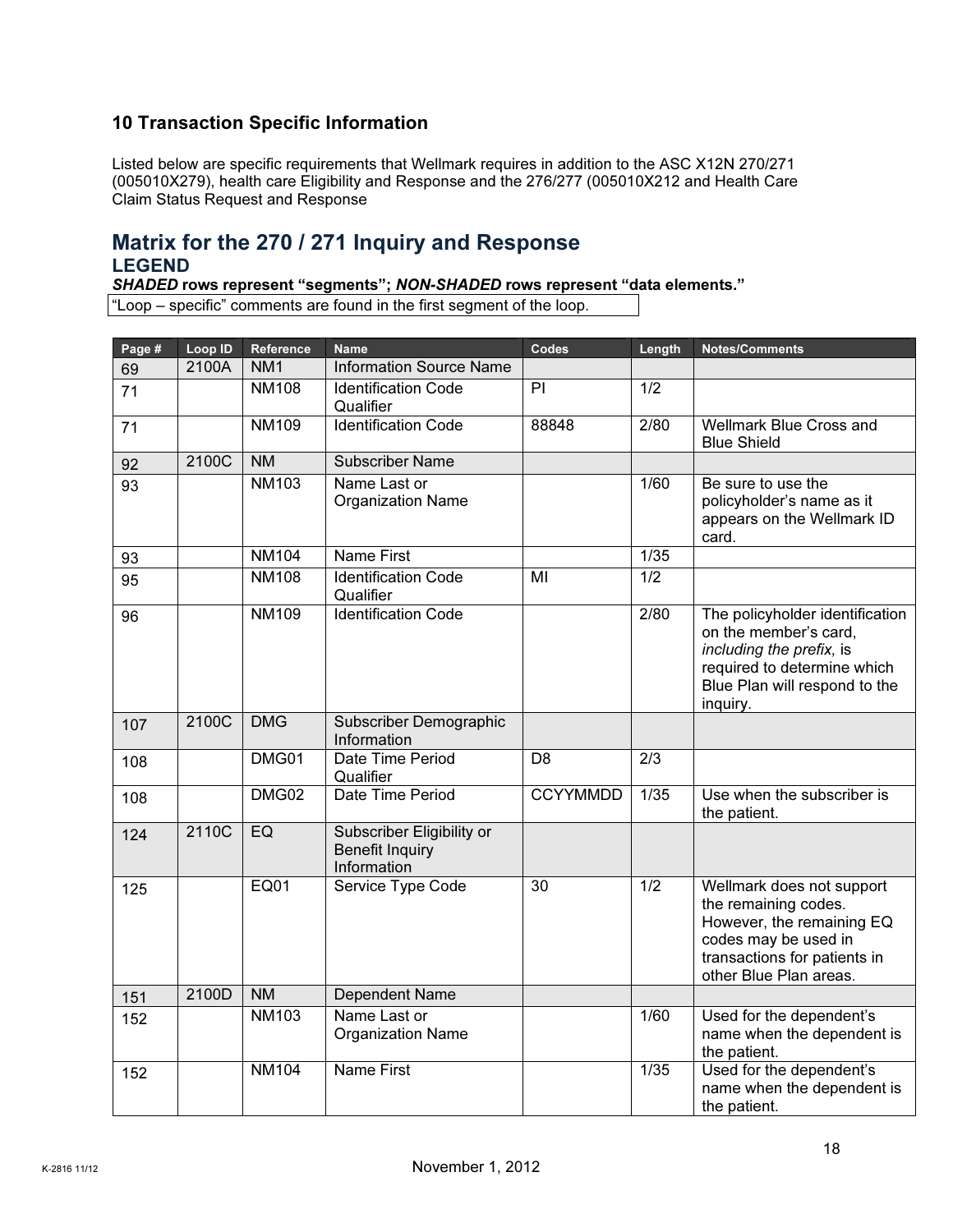| 164 | 2100D | <b>DMG</b>  | Dependent Demographic<br>Information                              |                 |      |                                                                                                                                                                    |
|-----|-------|-------------|-------------------------------------------------------------------|-----------------|------|--------------------------------------------------------------------------------------------------------------------------------------------------------------------|
| 165 |       | DMG01       | Date Time Period<br>Qualifier                                     | D <sub>8</sub>  | 2/3  |                                                                                                                                                                    |
| 165 |       | DMG02       | Date Time Period for the<br>policyholder's date of<br>birth.      | <b>CCYYMMDD</b> | 1/35 | Use when the dependent is<br>the patient.                                                                                                                          |
| 181 | 2110D | EQ          | Dependent Eligibility or<br><b>Benefit Inquiry</b><br>Information |                 |      |                                                                                                                                                                    |
| 182 |       | <b>EQ01</b> | Service Type Code                                                 | 30              | 1/2  | Wellmark does not support<br>the remaining codes.<br>However, the remaining EQ<br>codes may be used with<br>transactions for patients in<br>other Blue Plan areas. |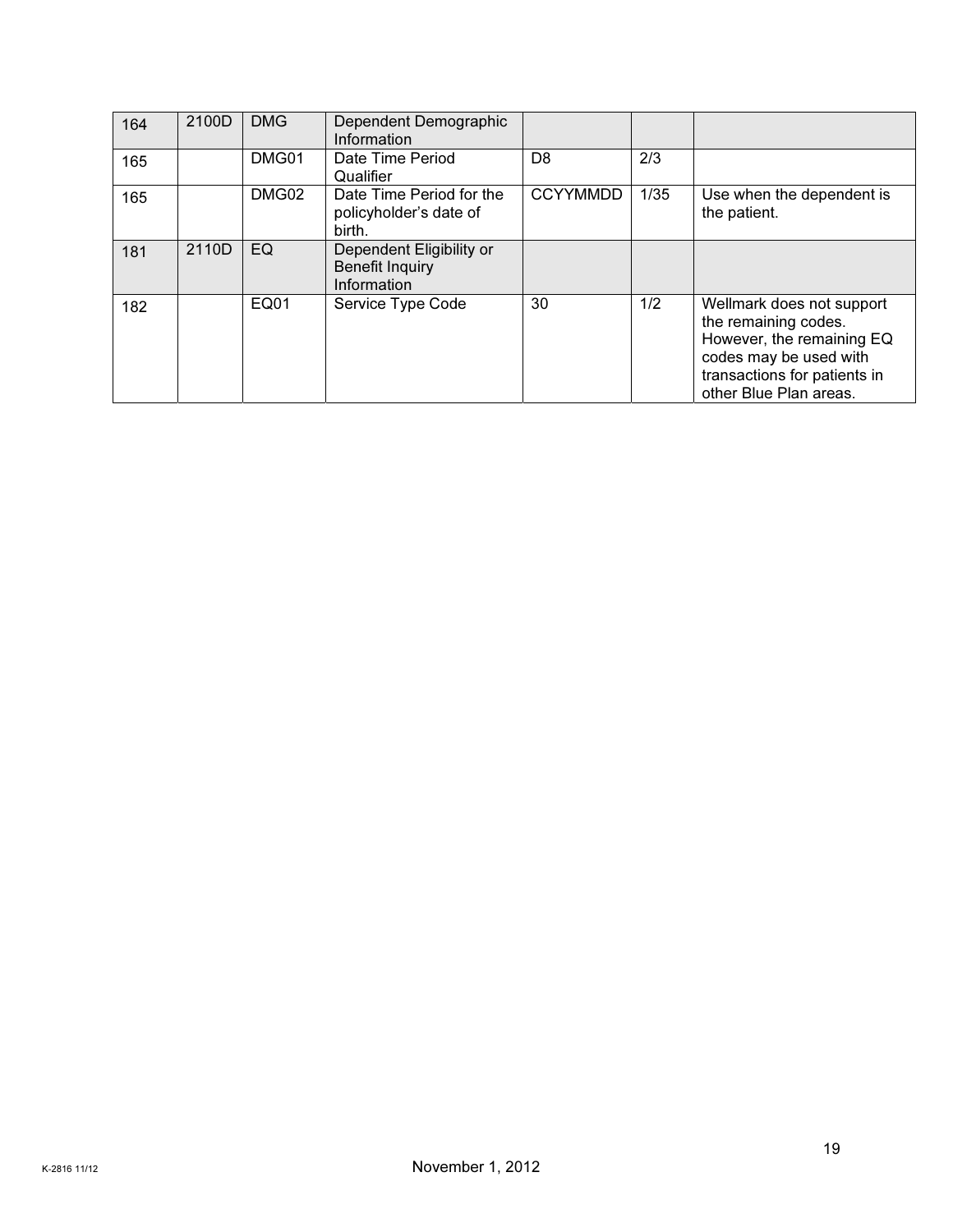# Matrix for the 276/277 Health Care Claim Status Request and Response

# LEGEND

## SHADED rows represent "segments" ; NON-SHADED rows represent "data elements."

"Loop – specific" comments are found in the first segment of the loop.

| Page # | Loop ID | <b>Segment</b>  | <b>Segment Name</b>                                                           | Codes          | Length         | <b>Notes/Comments</b>                                                                                                                                     |
|--------|---------|-----------------|-------------------------------------------------------------------------------|----------------|----------------|-----------------------------------------------------------------------------------------------------------------------------------------------------------|
| 41     | 2100A   | NM <sub>1</sub> | Payer Name                                                                    |                |                |                                                                                                                                                           |
| 41     |         | <b>NM103</b>    | Last<br>Name/Organization<br>Name                                             |                | $\frac{1}{60}$ | <b>Wellmark Blue Cross</b><br><b>Blue Shield</b>                                                                                                          |
| 42     |         | <b>NM108</b>    | <b>Identification Code</b><br>Qualifier                                       | PI             | 2              |                                                                                                                                                           |
| 42     |         | <b>NM109</b>    | <b>Identification Code</b>                                                    | 88848          | 2/80           | Wellmark Blue Cross and<br><b>Blue Shield Payer</b><br>Identifier                                                                                         |
| 45     | 2100B   | NM <sub>1</sub> | <b>Information Receiver</b><br>Name                                           |                |                |                                                                                                                                                           |
| 46     |         | <b>NM108</b>    | <b>Identification Code</b><br>Qualifier                                       | 46             | $\overline{2}$ | <b>Electronic TIN</b>                                                                                                                                     |
| 46     |         | <b>NM109</b>    | <b>Identification Code</b><br>(Information Receiver<br>Identification Number) |                | 2/80           | Your electronic submitter<br>number from EC<br>Solutions                                                                                                  |
| 49     | 2100C   | NM1             | <b>Provider Name</b>                                                          |                |                |                                                                                                                                                           |
| 51     |         | <b>NM108</b>    | <b>Identification Code</b><br>Qualifier                                       | XX             | 1/2            |                                                                                                                                                           |
| 51     |         | <b>NM109</b>    | <b>Identification Code</b><br>(Provider Identifier)                           |                | 2/80           | <b>National Provider</b><br>Identifier (NPI) as<br>assigned by NPPES                                                                                      |
| 54     | 2000D   | <b>DMG</b>      | Subscriber<br>Demographic<br>Information                                      |                |                | Segment information is<br>required if the policy<br>holder is the patient.                                                                                |
| 54     |         | DMG01           | Date Qualifier                                                                | D <sub>8</sub> | 2/3            | Use CCYYMMDD format.                                                                                                                                      |
| 55     |         | DMG02           | <b>Subscriber Birth Date</b>                                                  |                | 1/35           | Policyholder's birth date.                                                                                                                                |
| 55     |         | DMG03           | Subscriber Gender<br>Code                                                     | F<br>M         | 1              | Policyholder's gender.                                                                                                                                    |
| 56     | 2100D   | NM <sub>1</sub> | <b>Subscriber Name</b>                                                        |                |                |                                                                                                                                                           |
| 57     |         | <b>NM103</b>    | Name Last or<br><b>Organization Name</b>                                      |                | 1/60           | Policyholder's last name.                                                                                                                                 |
| 57     |         | <b>NM104</b>    | <b>Name First</b>                                                             |                | 1/35           | Policyholder's first name.                                                                                                                                |
| 57     |         | <b>NM108</b>    | <b>Identification Code</b><br>Qualifier                                       | MI             | 1/2            |                                                                                                                                                           |
| 57     |         | <b>NM109</b>    | <b>Identification Code</b>                                                    |                | 2/80           | The policyholder's<br>identification number as<br>shown on the member's<br>card including the prefix.<br>In some cases, your<br>request will be forwarded |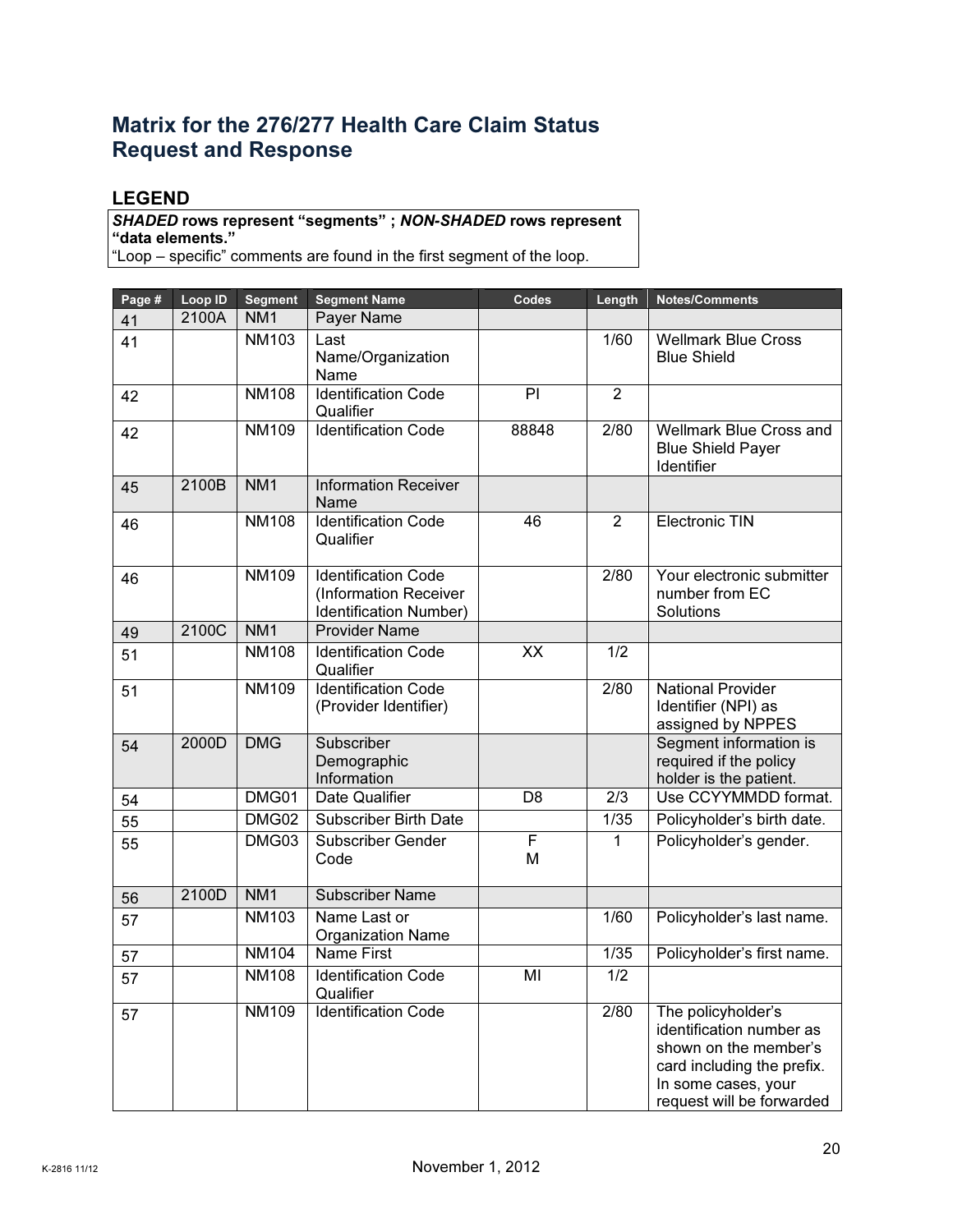|    |       |                   |                                                                       |                                    |                  | to another Blue Plan to<br>supply the information for<br>a response. The level of<br>information you receive<br>back may vary by Plan. |
|----|-------|-------------------|-----------------------------------------------------------------------|------------------------------------|------------------|----------------------------------------------------------------------------------------------------------------------------------------|
| 59 | 2200D | <b>REF</b>        | Payer Claim<br><b>Identification Number</b>                           |                                    |                  | May send this segment, if<br>Claim Number (ICN) is<br>known.                                                                           |
| 59 |       | REF01             | Reference<br><b>Identification Qualifier</b>                          | $\overline{1K}$                    | 2/3              | The claim number used<br>by the payer.                                                                                                 |
| 59 |       | REF02             | Reference<br>Identification (Payer<br><b>Claim Control</b><br>Number) |                                    | 1/50             | For Wellmark claims, this<br>would be the 14 number<br>ICN (internal claim<br>number).                                                 |
| 66 | 2200D | <b>AMT</b>        | <b>Claim Submitter</b><br><b>Trace Number</b>                         |                                    |                  | Required when the<br>subscriber is the patient.                                                                                        |
| 66 |       | AMT01             | <b>Amount Qualifier</b><br>Code                                       | T <sub>3</sub>                     | $\overline{1/3}$ | Total claim charge<br>amount.                                                                                                          |
| 66 |       | AMT02             | <b>Monetary Amount</b>                                                |                                    | 1/18             | Wellmark does not<br>accept a zero amount.                                                                                             |
| 67 | 2200D | <b>DTP</b>        | <b>Claim Service Date</b>                                             |                                    |                  | Used when the<br>policyholder is the<br>patient.                                                                                       |
| 67 |       | DTP01             | Date Time Period<br>Qualifier                                         | 472                                | $\overline{3/3}$ | Code to identify that the<br>dates given express<br>beginning and ending<br>dates of service                                           |
| 67 |       | DTP <sub>02</sub> | Date Time Period<br><b>Format Qualifier</b>                           | $\overline{DB}$<br>RD <sub>8</sub> | $\overline{2/3}$ | Range of dates<br>expressed in format<br>CCYYMMDD or<br>CCYYMMDD -<br>CCYYMMDD.                                                        |
| 68 |       | DTP03             | Date Time Period<br>(Claim Service<br>Period)                         |                                    | 1/35             | Wellmark supports up to<br>a 31-day date span.                                                                                         |
| 69 | 2210D | <b>SVC</b>        | <b>Service Line</b><br>Information                                    |                                    |                  | Note: Wellmark does not<br>support requests for<br>claim status at the<br>service line level.                                          |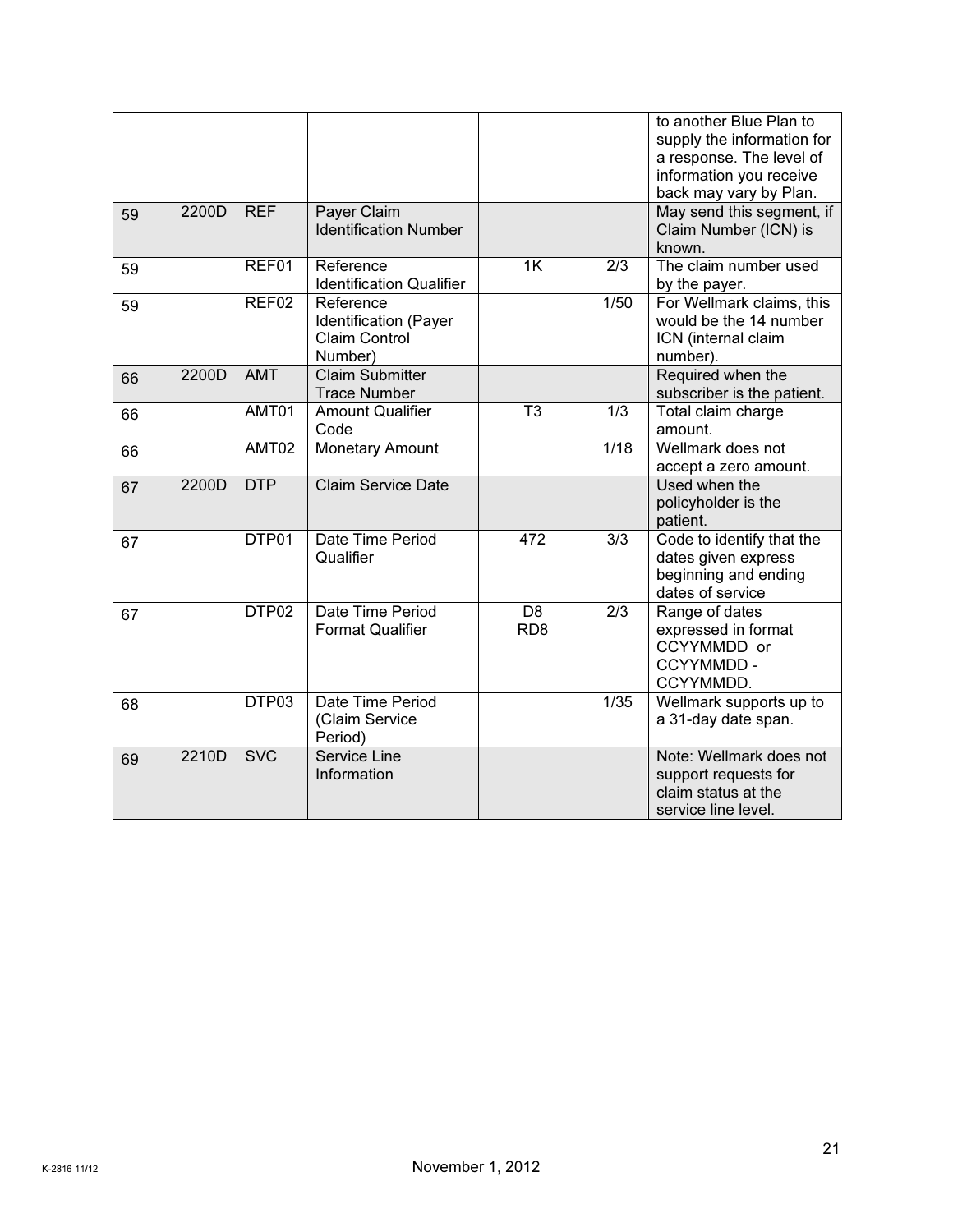# Metric for the 278 Health Care Services Review LEGEND for 278

SHADED rows represent "segments." NON-SHADED rows represent "data elements." "Loop – specific" comments should be indicated in the first segment of the loop.

| Page<br># | Loop<br>ID | <b>Reference</b> | <b>Name</b>                               | Codes          | Length | <b>Notes/Comments</b>                                                |
|-----------|------------|------------------|-------------------------------------------|----------------|--------|----------------------------------------------------------------------|
| 71        | 2010A      | NM <sub>1</sub>  | Individual or<br><b>Organization Name</b> |                |        |                                                                      |
| 73        |            | <b>NM108</b>     | <b>Identification Code</b><br>Qualifier   | PI             | 1/2    | Electronic Transmitter<br><b>Identification Number</b>               |
| 73        |            | NM109            | <b>Identification Code</b>                | 88848          | 2/80   | <b>Wellmark Blue Cross Blue</b><br>Shield                            |
| 76        | 2010B      | NM <sub>1</sub>  | <b>Requester Name</b>                     |                |        |                                                                      |
| 77        |            | <b>NM108</b>     | <b>Identification Code</b><br>Qualifier   | XX             |        | <b>Electronic Transmitter</b><br><b>Identification Number</b>        |
| 78        |            | <b>NM109</b>     | <b>Identification Code</b>                |                | 2/80   | National Provider Identifier<br>(NPI) as assigned by<br><b>NPPES</b> |
| 91        | 2010C      | NM <sub>1</sub>  | <b>Subscriber Name</b>                    |                |        |                                                                      |
| 93        |            | <b>NM108</b>     | <b>Identification Code</b><br>Qualifier   | MI             | 1/2    | Member Identification<br><b>Number</b>                               |
| 93        |            | <b>NM109</b>     | <b>Identification Code</b>                |                | 2/80   | Must include any alpha-<br>prefix that appears on the ID<br>card.    |
| 114       | 2010D      | <b>INS</b>       | Dependent Relationship                    |                |        |                                                                      |
| 115       |            | <b>INS02</b>     | Individual Relationship<br>Code           |                | 2/2    | Spouse<br>Child<br>Other                                             |
|           |            |                  |                                           | G <sub>8</sub> |        |                                                                      |